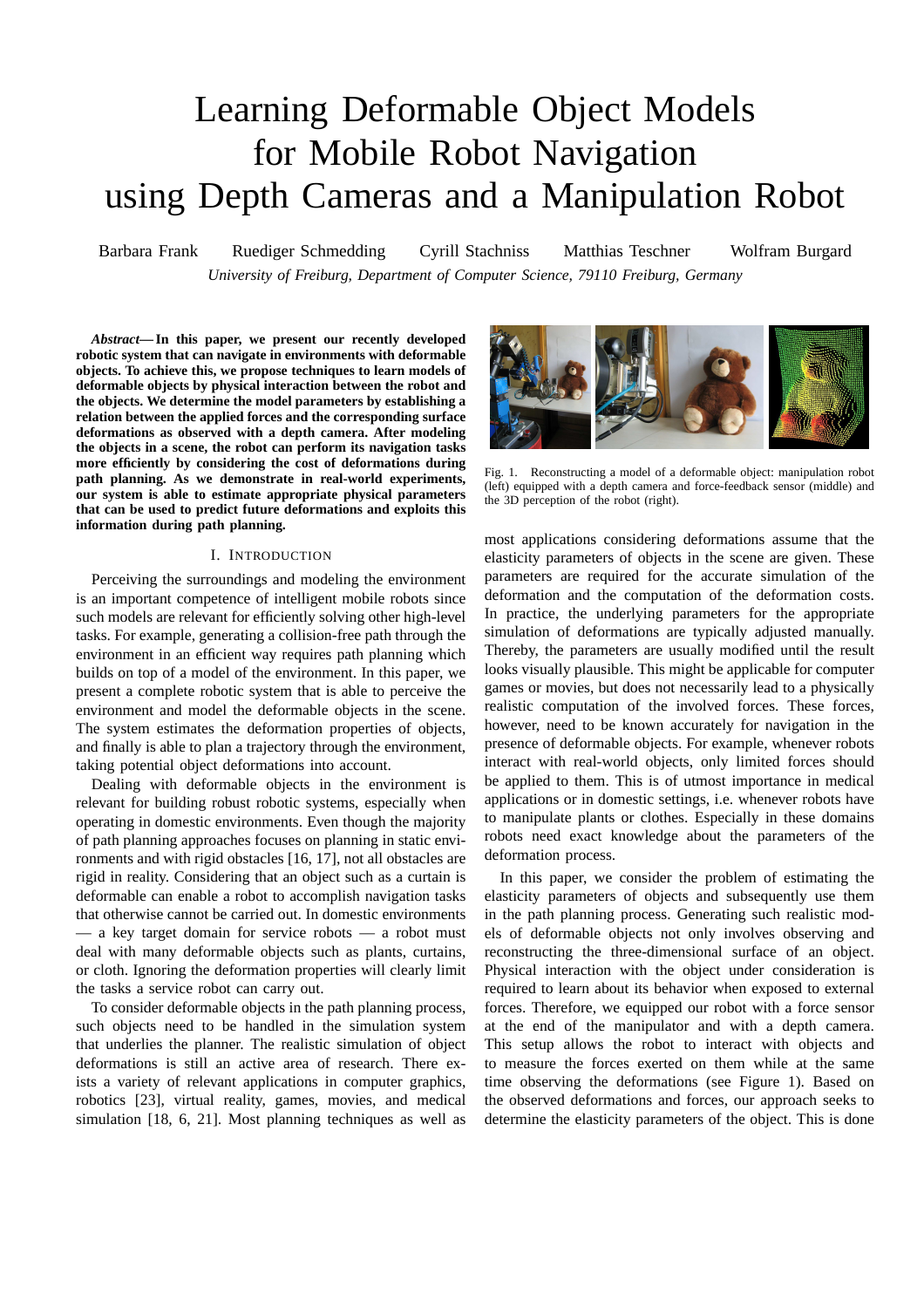by simulating the object deformation under the applied forces. An error minimization approach is applied to iteratively adapt the deformation parameters so that the difference between the real object under deformation and the simulation is minimized. As we will demonstrate in the experimental section of this paper, our approach is able to find elasticity parameters that enable our robot to accurately predict the deformation of realworld objects.

## II. RELATED WORK

Most approaches to mobile robot path planning assume that the environment is static and that all objects are rigid [16, 14]. In the last years, however, path planning techniques for deformable robots in static environments have been presented [11, 13]. All these approaches operate in simulated environments. Our planning system, first introduced in [8], applies FEMs to compute object deformations. In contrast to [8], we realize in this paper a planning system on a real physical mobile robot and not only in simulation. This requires a series of adaptations and new techniques for successfully planning paths in environments with deformable objects.

Deformable modeling and parameter estimation are active areas of research. To represent non-rigid objects and to simulate deformations, mass-spring systems have been frequently used as they are easy to implement and can be simulated efficiently [7]. While such models are able to handle large deformations, their major drawback is the tedious modeling as there is no intuitive relation between spring constants and physical material properties in general [20]. Finite element methods (FEMs) reflect physical properties of the objects in a more natural way [2]. The disadvantage of FEMs lies in the computational resources required to calculate deformations. A computationally more efficient approach, which we also use in our current system, is the co-rotational finite element approach [12, 19] that avoids nonlinear computations.

There exist some approaches to determine the physical parameters of models. Bianchi *et al.* [4] learn the stiffness constants of mass-spring models by using a genetic algorithm and comparing it to a FEM reference model. Another approach that estimates the stiffness properties of mass-spring models was proposed by Burion *et al.* [5]. They use a particle filter to obtain a posterior distribution over the stiffness parameters and evaluate the particles by comparing simulated and observed deformations. In contrast to our work, they do not compare the deformed surfaces but the measured forces in the single nodes of the object. Furthermore, they did only work on simulated data.

One approach that deals with real objects was presented by Lang *et al.* [15]. They describe a deformable model as a discrete boundary value problem and estimate Greens' functions from measured forces and displacements. They formulate the estimation of the deformation matrix as a linear estimation problem. In contrast to Lang *et al.*, we use a different approach for modeling deformability, namely the finite element method. In our setup, the mobile manipulation robot furthermore carries its force sensor and camera on-board and thus is the basis for

fully autonomous exploration, whereas Lang *et al.* use a fixed manipulator in combination with an accurate measuring device and place the objects on a turntable.

This paper summarizes and combines the work carried out in [8, 10, 9]. In contrast to most of the previous approaches, our method has been realized on a real mobile manipulation robot and deals with real data. Furthermore, the resulting models can directly be used for simulations, which have been shown to be relevant to robot navigation in environments containing deformable objects.

## III. OVERVIEW

Our approach to navigation among deformable objects is based on a physical simulation of object deformations (see Section IV) and consists of three main steps:

- data acquisition with a manipulator and a depth camera (Section V),
- parameter estimation via simulation and error minimization (Section VI), and
- path planning using the learned models (Section VII).

In the data acquisition process, our robot first constructs a 3D model of the object under consideration in an undeformed state. In a next step, the robot interacts with the object and measures the forces it exerts on the object. Additionally, it observes the surface of the deformed object. This allows us to estimate a relationship between the displacement of the surface points, the applied forces and the physical elasticity parameters.

After estimating the elasticity parameters, the Young modulus and the Poisson ratio in our case, we can use these models in an  $A^*$ -based path planning approach. The planner seeks to find the trajectory that optimizes the trade-off between travel– and deformation cost. To answer path queries efficiently, the robot caches the cost of potential trajectories that lead to objects deformations and generalizes them using regression. This in turn allows us to avoid time-consuming deformation simulations during robot navigation.

#### IV. DEFORMATION SIMULATION

The key idea of our elasticity parameter estimation approach is to adapt the parameters of a realistic simulation system until the simulated deformations approximate the ones measured on the real object. This section briefly describes our simulation environment that is based on finite element methods and is used to deform virtual objects.

# *A. Modeling Objects using Tetrahedral Meshes*

To simulate the deformations of the object, our system requires a volumetric model of the object. We obtain that model by first registering multiple depth images. The resulting point cloud is then transformed into a triangular surface mesh and can be used to determine the volumetric tetrahedral mesh. The actual internal forces are then computed on the volumetric mesh based on force-displacement relations. To establish this tetrahedral mesh, we employ the meshing approach by Spillmann *et al.* [25].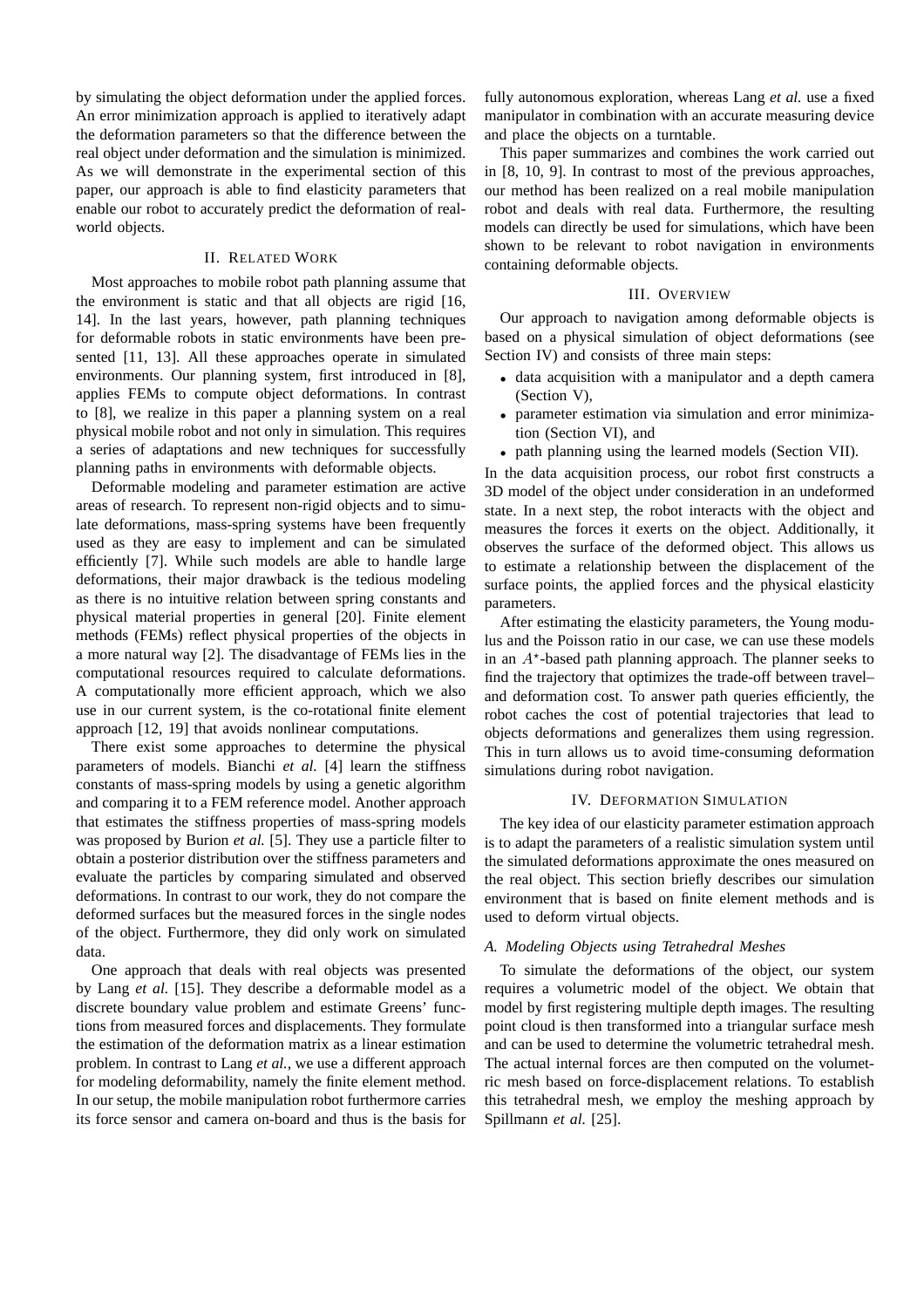

Fig. 2. Reconstruction of a geometric model: registered surface mesh consisting of four depth images (left) and the resulting volumetric model used in simulation (right).

This approach is particularly suited for our application, as it can handle unorientable, non-manifold, and even incomplete data. In this approach, one first computes a signed distance field where voxels having a negative sign represent the volume of the object. In a second step, one divides the spatial domain by a uniform axis-aligned grid. We discard all cells of this grid that do not contain any voxel with negative sign. The remaining cells are an approximation of the object's volume, whose quality is given by the grid resolution. We divide these cells into five tetrahedrons each. In a post-processing step, we smooth the tetrahedrons to align with the given surface mesh. This reconstruction step is illustrated in Figure 2.

In our simulator, we perform all deformation computations based on the tetrahedral mesh. The coupling of the surface mesh to the tetrahedral mesh guarantees that the surface mesh is also deformed. This allows us to compare it to the scanned surface mesh of the real-world object.

## *B. Finite Elements Deformation Model*

To simulate the dynamic behavior of an object and the reaction to external forces, we have to compute the internal forces that act inside the object depending on the current deformation. These forces are computed using a force-displacement-relation that is derived from the underlying deformation model.

The basic idea of the finite element method is to divide the object into smaller elements and to establish the forcedisplacement relations on these small elements. In our case, these elements are the tetrahedrons mentioned above. This allows us to assume constant stress over an element, which results in a linear force-displacement-relation. Putting all these relations together, one can establish the so-called stiffness matrix  $\mathbf{K} = \mathbf{K}(E, \nu)$  that depends on the Young modulus E and the Poisson ratio  $\nu$ . For n being the number of vertices of an object, the dimension of K is  $3n \times 3n$ . The global forcedisplacement relation then becomes

$$
\mathbf{f} = \mathbf{K}\mathbf{q},\tag{1}
$$

where  $f \in \mathbb{R}^{3n}$  is the internal force induced by the displacement  $q \in \mathbb{R}^{3n}$  of the vertices of the tetrahedral mesh.

In sum, the stiffness matrix for given parameters allows us to compute the displacement of the object's vertices given an external force.

When restricting ourselves to forces that do neither cause translations nor rotations, we are able to obtain the inverse



Fig. 3. Data acquisition: Deforming a plush teddy bear and the corresponding observation of the robot.

relationship  $\mathbf{q} = \mathbf{K}^{-1} \mathbf{f}$  even if **K** is not invertible in general. The solution can be computed, since only the Eigenvalues modeling the displacement are zero and all others are nonzero.

#### V. DATA ACQUISITION

Our system for acquiring real data consists of a mobile platform equipped with a 7-DoF manipulator including a force-torque sensor. To perceive the environment, we use a PMD[vision]-O3 time-of-flight camera, which is attached to the gripper of the manipulator. This setup allows us to obtain surface meshes of objects from different view points and therefore to reconstruct complete models (as shown in Figure 2). Furthermore, the robot is able to deform objects and measure the corresponding forces in a flexible way (illustrated in Figure 3).

To actually interact with the object, the robot uses its manipulator to apply a force to the object. In our current implementation, the robot approaches the object, and step by step, increases the force, until a maximum force of 20 N is applied or the end-effector moved for more than 10 cm. In this way, we obtain a set of force measurements  $z_t^f \in \mathbb{R}^3$  in combination with corresponding surface meshes  $z_t^s \in \mathbb{R}^{3n}$  for every point in time  $t$ . We assume here, that  $z_t^s$  contains only the object, i. e. the parts of the robotic body have already been removed. In addition to that, we estimate the contact point  $p_t$ of the manipulator on the surface. This information is required for the parameter estimation process described below.

# VI. PARAMETER ESTIMATION

The deformation model introduced in Section IV requires to specify two parameters: The Young modulus and the Poisson ratio. The Young modulus  $E$  describes the stiffness of an isotropic elastic material. It is defined as the ratio of the uniaxial stress over the uni-axial strain in the range of stress in which Hooke's Law holds. In contrast to that, the Poisson ratio  $\nu$  is the ratio of the contraction or transverse strain (perpendicular to the applied load) to the extension or axial strain (in the direction of the applied load).

In this section, we explain our approach to estimate both parameters based on observations of the robot. The key idea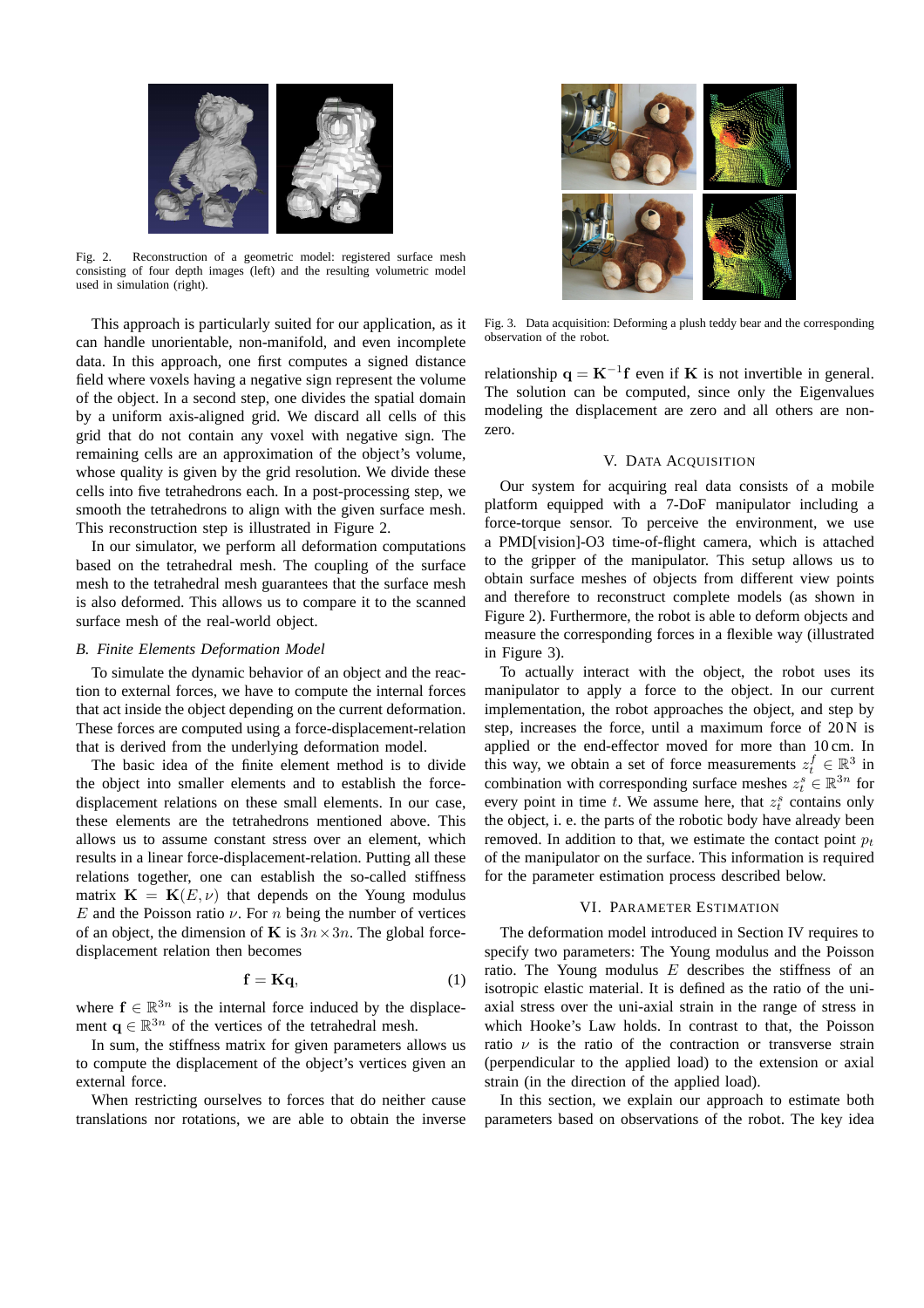of our approach is to apply a gradient-descent based error minimization approach to minimize the difference between the real deformation and the simulated one given the elasticity parameters.

#### *A. Error Function*

To apply gradient descent, we need to define an appropriate error function, which in our case should reflect the difference between the measured and the simulated surface, since the surface can be observed by the robot. To compute this difference, we first align the surfaces with a registration procedure and then measure the remaining difference.

The task of registration algorithms is to align multiple overlapping scans of the same object, i.e., to compute a translation and a rotation that align the surfaces correctly. In our approach, we apply the ICP-algorithm by Besl and McKay [3], with some extensions similar to the ideas given by Pulli [22] and Rusinkiewicz [24]. Since the correspondences are not known in general, the ICP algorithm determines some correspondences, computes a transformation that aligns the scans for these correspondences, and then determines new correspondences to compute a new relative position. Typically, this procedure converges to a minimum and yields an accurate alignment if a proper initial configuration is chosen. In our system, we can easily derive a good initial alignment from the position of the manipulator to which the camera is attached.

After applying ICP, we can define the error function between a model  $M$  and the measured surface  $z<sup>s</sup>$  as

$$
Err(E, \nu) = \text{dist}(\text{simulate}(E, \nu, M, z_t^f, p_t), z_t^s), \tag{2}
$$

with

$$
\text{dist}(M_{\text{def}}, z^s) = \sum_{i \in z^s} \min_{j \in M_{\text{def}}} ||i - j||^2, \tag{3}
$$

where  $i$  and  $j$  refer to the points from the observed and the simulated surface, respectively.

## *B. Gradient Descent for Parameter Estimation*

After defining the error function above, we can apply gradient descent to seek for a Young modulus  $E$  and Poisson ratio  $\nu$  that minimize the error. Algorithm 1 summarizes the main routine. The variable  $M$  refers to the undeformed object model which is generated from observations of the undeformed object. This model is the basis for all simulations. Line 3 of the algorithm requires to compute the partial derivative of the error function. Since the error function involves the simulation approach explained above, the derivatives cannot be computed in closed form. Thus, we approximate this term numerically.

# **Algorithm 1** Iterative parameter estimation

**Require:** Object model M, observations  $z_t^f$ ,  $z_t^s$ , contact point  $p_t$ , 1: Initialize  $(E_0, \nu_0)$ , i=1

2: **loop** 3:  $(E_i, \nu_i)^T = (E_{i-1}, \nu_{i-1})^T - \lambda \nabla Err(E_{i-1}, \nu_{i-1})$ 4:  $M_{def} = \text{simulate}(E_i, \nu_i, M, z_t^f, p_t)$ 5:  $err = dist(M_{def}, z_t^s)$ 6: **if**  $err < \epsilon$  **then**<br>7: **return**  $(E_i, \nu_i)$ return  $(E_i, \nu_i)$ 8: **end if**  $9 \cdot i+1$ 10: **end loop**

# VII. ROBOT TRAJECTORY PLANNING CONSIDERING OBJECT DEFORMATIONS

In our planning system, we apply a standard randomized roadmap planning approach [14]. The key challenge here is to efficiently determine the deformation cost. Cost queries need to be frequently answered during planning and thus carrying out thousands of simulations is too costly for online applications.

#### *A. Deformation Cost Functions*

To allow for the efficient generation of trajectories for a mobile robot in environments with deformable objects, we build upon our recent work [8]. The key idea is to learn cost functions for the individual deformable objects, which are parametrized by different trajectories leading to deformations in a preprocessing step.

The goal of the approximate cost function is to quickly provide an estimate of the deformation costs for all objects along an edge in the roadmap. The actual value of the deformation cost function mainly depends on the trajectory of the robot relative to the object and the object itself. For each object, we therefore precompute the deformation cost for a number of linear path segments through the object. A path segment is specified by a starting location  $(x, y)$  and the traveling direction  $\theta$  as well as the traveled distance l on the path segment. The traveled distance is constrained to the maximum distance that the robot can move while still deforming the object.

In a preprocessing step, we carry out the simulations for a uniform resolution of starting points and directions and store the deformation costs for a fine length resolution in a histogram. This leads to the approximate deformation cost function  $\hat{C}_{def}(x, y, \theta, l) \rightarrow \mathbb{R}$  which returns the deformation cost for edges of the roadmap.

# *B. Processing path queries*

We compute the deformation cost  $\hat{C}_{def}(x, y, \theta, l)$  of an arbitrary edge  $e$  in the roadmap by first determining the starting position  $(x, y)$ , direction  $\theta$ , and length l relative to the deformable object. We then apply a kernel smoother [1] considering all neighboring line segments  $e^t$  in the histogram

$$
C_{def}(e) = \left(\sum_{t} K\left(\frac{e-e^{t}}{h}\right) C_{def}(e^{t})\right) \left(\sum_{t} K\left(\frac{e-e^{t}}{h}\right)\right)^{-1}
$$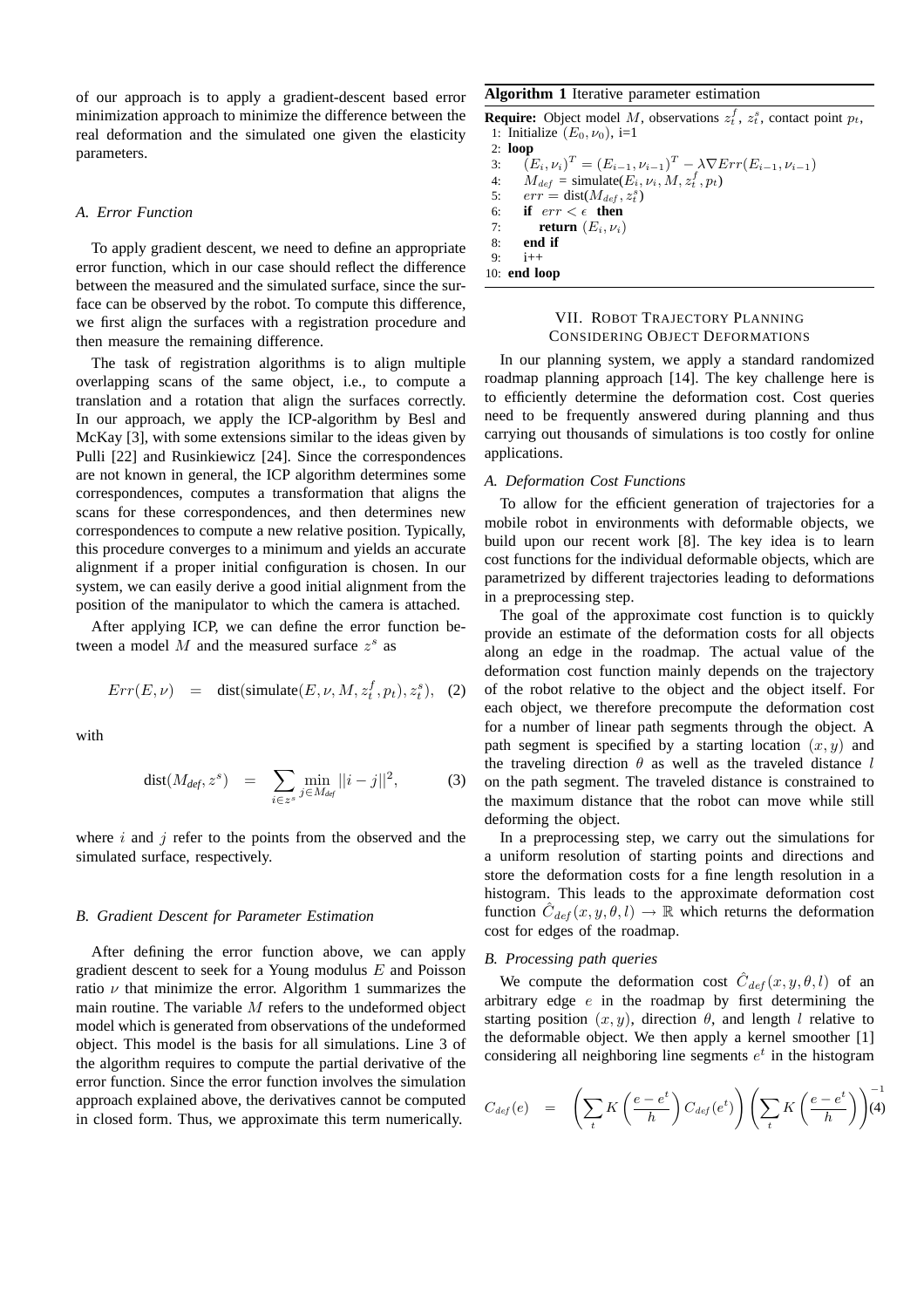where  $K(u)$  is the multivariate Gaussian kernel with identity as covariance.

To finally answer path queries online, we apply the  $A^*$ algorithm on the roadmap and use the cost function

$$
C(path) = \alpha C_{def}(path) + (1 - \alpha) C_{travel}(path),
$$
 (5)

where  $\alpha \in [0, 1]$  is a user-defined weighting coefficient that determines the trade-off between deformation– and path costs.

Although the precomputation is computationally intense, it has to be done only once for each distinct object. Furthermore, a cost function for an object can even be transferred between environments.

Given our current implementation, the robot is able to answer path queries in typical indoor environments in less than 1 second – in contrast to several hours that would be needed if the deformation simulations were carried out at run-time. For further details, we refer the reader to our previous work [8]. It should be noted that our approach makes the assumption that there are no interactions between the different deformable objects and that they are fixed in the environment, such as curtains or (rather heavy) plants.

### VIII. EXPERIMENTAL EVALUATION

Our approach has been implemented and evaluated in several experiments using a real robot and simulated data.

## *A. Parameter Estimation*

In the first set of experiments, we estimated the elasticity parameters of two different deformable objects, namely a plush teddy bear and an inflatable ball. Additionally, we considered two different sensors: a PMD-[vision]-O3 time-of-flight sensor and a Bumblebee stereo camera.

For both sensors, the procedure is mainly identical. The manipulator is used to deform the object and to record the applied forces, the proximity sensor is used to scan the object. The resulting 3D point clouds are then aligned with the model of the object using the ICP algorithm. Based on the error function, the simulation and error minimization is carried out to find the correct elasticity parameters.

First, we deformed our plush teddy bear as shown in Figure 3 and the surface meshes were obtained with the timeof-flight sensor. With the recorded forces and corresponding surface meshes, we used our approach to estimate the elasticity parameters of the object.

Second, we also used a Bumblebee stereo camera. We deformed an inflatable ball with a diameter of approx. 40 cm and used the 3D point clouds from the stereo camera. Since the Bumblebee stereo camera has a much larger field of view than the PMD sensor, we do not require a 3D model of the object from multiple scans but can perceive the object once before the deformation to obtain a sufficient model.

Figure 4 shows three images. The left one shows a 3D point cloud observation of a ball that can be deformed. The image in the middle and right depict an error mask that illustrate the differences between the simulated deformations and the



Fig. 4. Left: Color 3D point cloud of the surface of a ball. Middle: Error mask showing the differences between the simulated deformations and the observed deformations of a good parameter estimate (our approach). Red pixels indicate high errors and dark pixels indicate low errors. Right: Error mask for suboptimal parameters where the observed deformation is not in line with the prediction one (red area). The hole in the model (arrow) results from occlusions due to the physical interactions of the manipulator with the object.



Fig. 5. Learning the deformation parameters of the inflatable ball (left) and the plush teddy bear (right). Shown are the results for different independent runs.

observed deformations. Here, red pixels correspond to areas of high error and dark pixels indicate a low error. The middle image depicts the error mask after our approach converged and the mask indicates a low error over the whole object. Thus, the estimated parameters lead to simulated deformations that are similar to the real ones. In contrast to that, the right image shows the error mask for suboptimal parameters. Here, large errors, especially in the area around the physical interaction (arrow) can be observed.

When analyzing the shape of the error function for the real world data, it turned out that the influence of the Young modulus on the error function is substantially larger than the one of the Poisson ratio. Therefore, we plot only the Young modulus in the subsequent evaluations (although both parameters are optimized).

Furthermore, we repeated the experiment by applying different forces to the object to evaluate the robustness of the parameter estimation. We deformed the ball with six substantially different forces and obtained six different surface scans using the Bumblebee camera. The resulting estimate for the young modulus is shown in Figure 5 (left). We can see that the estimation converges to similar values for the young modulus. We did the same with the PMD camera deforming the teddy as shown in the right image.

*1) Lessons learned – Time-of-flight vs. Stereo vision:* The Bumblebee stereo camera has different advantages over the PMD time-of-flight sensor: a bigger field of view, higher resolution, color information. However, to determine the depth from stereo vision, textured material is required and the teddy is comparably difficult to scan. In contrast to that, the time-of-flight camera directly provides depth information for each pixel. The depth measurements, however, are corrupted by different sources of noise, e.g. the color of objects, the background light, the distance to the camera, and even the